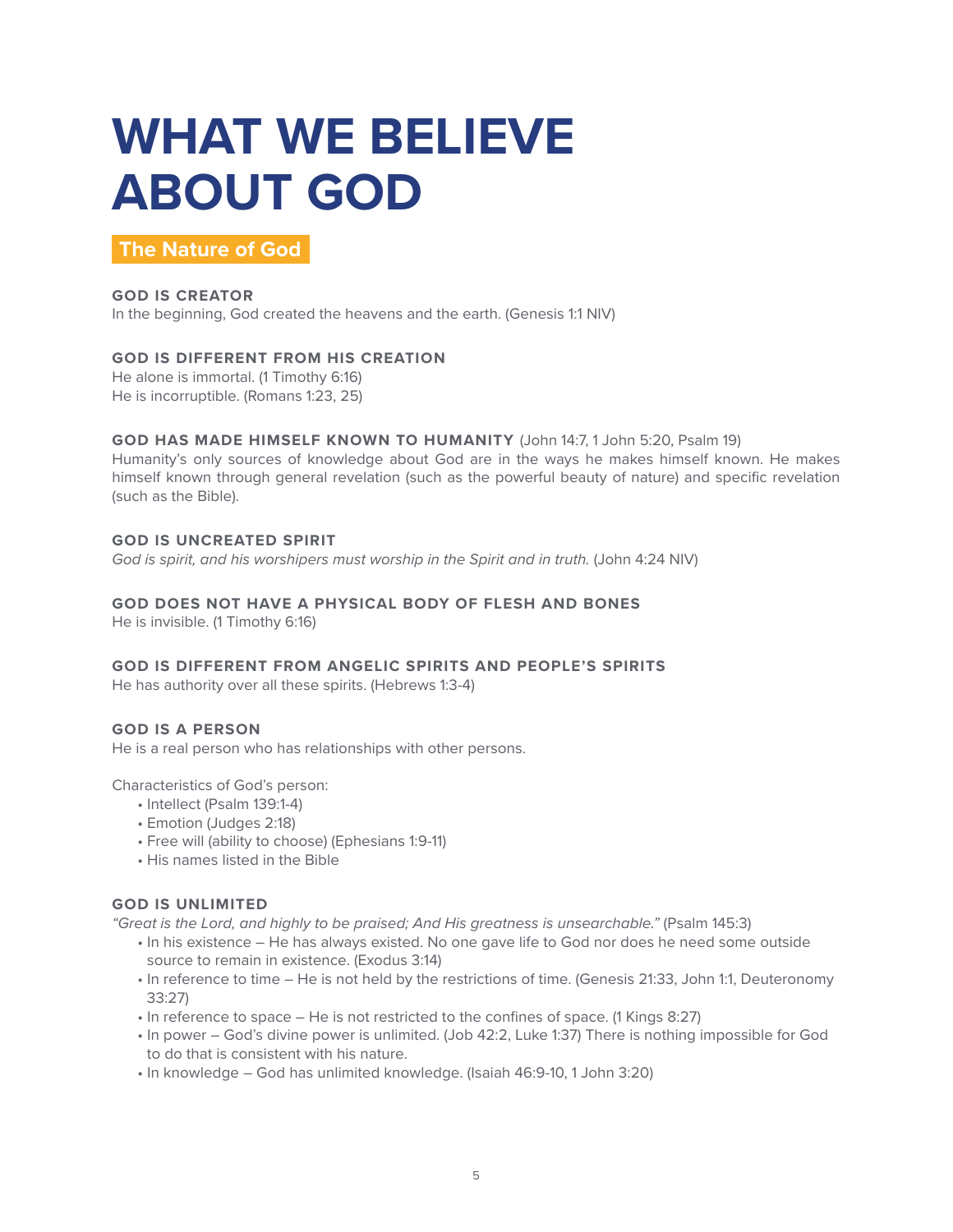# **GOD IS UNCHANGEABLE**

Nobody can improve God, so he does not change. (Malachi 3:6) The Bible depicts his unchanging nature by describing him as "the rock". (Deuteronomy 32:4)

#### **GOD IS NEAR**

God is personally near us. He is called Immanuel, "God with us". (Isaiah 7:14, James 4:8, 1 Corinthians 3:16)

#### **GOD IS HOLY**

The basic idea of holiness is "separation." God is separate from the rest of creation in that his person and nature are perfect. (Exodus 15:11) He is completely pure. (Deuteronomy 32:4, Zephaniah 3:5)

#### **GOD IS JUST**

Everything that God does is right. (Isaiah 45:21, Revelation 15:3) It is because he is just that God responds to sin with wrath. (Romans 1:18)

#### **GOD IS LOVE**

The essence of his being is love. Because he loves us, he wants to be in a relationship with the people he created. (1 John 4:8, 16 and Deuteronomy 7:8) It is from his love that we see God is gracious and merciful. (Ephesians 2:4) It is from his love that we see God is patient with us. (Psalm 86:15)

#### **THE NAMES OF GOD: How God identifies himself gives us a picture of who he is. Therefore, he is:**

- Yahweh "I am" (the self-existing one Exodus 3:14)
- Yahweh Jireh (the Lord will provide Genesis 22:14)
- Yahweh Nissi (the Lord is my banner Exodus 17:15)
- Yahweh Shalom (the Lord of peace Judges 6:24)
- Yahweh Sabbaoth (the Lord of hosts 1 Samuel 1:3)
- Yahweh Maccaddeschcem (the Lord your sanctifier Exodus 31:13)
- Yahweh Roi (the Lord my shepherd Psalm 23:1)
- Yahweh Tsidkenu (the Lord our righteousness Jeremiah 23:6)
- Yahweh Shammah (the Lord is there Ezekiel 48:35)
- Yahweh Elohim Israel (the Lord, the God of Israel Judges 5:3)

He is also called "Elohim," which means "great power." He is introduced as Elohim. (Genesis 1:1) Elohim is also used with other words. He is described as El-Shaddai (the mighty one standing on the mountain – Genesis 17:1), El Elyon (the most high God – Psalm 9:2), El Olam (the everlasting God – Isaiah 40:28), and El Roi (the God who sees – Genesis 16:13).

The third name of God is "Adonai," which means "Lord." This is a title of respect given to many authority figures such as kings, but God is uniquely the Lord of all. (Joshua 3:11)

#### **ONE GOD: THREE PERSONS**

The Bible teaches that there is only ONE God (Deuteronomy 6:4).

In the full revelation of scripture, we see him as three persons who are the one God.

There is the Father who is God,

Jesus who is God,

and the Holy Spirit who is God.

Scripture references that clearly show the three persons of God include: Matthew 3:16-17, 4:1-10; Luke 1:35; John 14:16, 26; 15:26; 16:13-15; Acts 10:38, 20:21-23; 2 Corinthians 1:21-22, 13:14; and 1 Peter 1:2. There are many Old Testament accounts that refer to the various members of the godhead, such as Genesis 1:2, Isaiah 59:20, and Isaiah 48:16. God is described in the plural "us" in various passages, such as Isaiah 6:8, Genesis